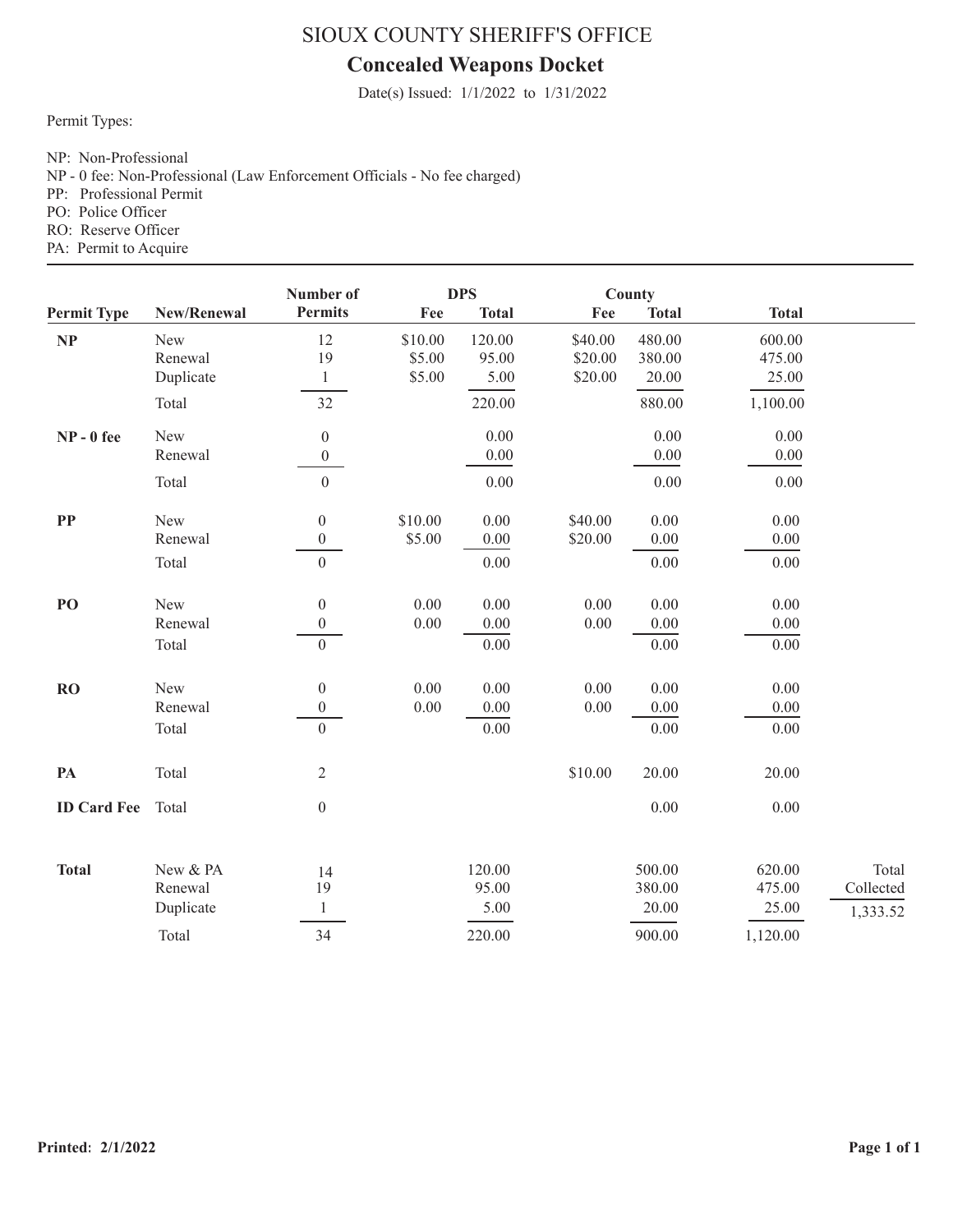# **Concealed Weapons Docket**

Date(s) Issued: 2/1/2022 to 2/28/2022

Permit Types:

NP: Non-Professional

NP - 0 fee: Non-Professional (Law Enforcement Officials - No fee charged)

PP: Professional Permit

PO: Police Officer

RO: Reserve Officer

| <b>Permit Type</b> |             | Number of<br><b>DPS</b> |         |              |          | County       |              |                   |
|--------------------|-------------|-------------------------|---------|--------------|----------|--------------|--------------|-------------------|
|                    | New/Renewal | <b>Permits</b>          | Fee     | <b>Total</b> | Fee      | <b>Total</b> | <b>Total</b> |                   |
| NP                 | New         | 10                      | \$10.00 | 100.00       | \$40.00  | 400.00       | 500.00       |                   |
|                    | Renewal     | 20                      | \$5.00  | 100.00       | \$20.00  | 400.00       | 500.00       |                   |
|                    | Duplicate   | $\boldsymbol{0}$        | \$5.00  | 0.00         | \$20.00  | 0.00         | 0.00         |                   |
|                    | Total       | 30                      |         | 200.00       |          | 800.00       | 1,000.00     |                   |
| $NP - 0$ fee       | New         | $\boldsymbol{0}$        |         | 0.00         |          | 0.00         | 0.00         |                   |
|                    | Renewal     | $\boldsymbol{0}$        |         | 0.00         |          | 0.00         | 0.00         |                   |
|                    | Total       | $\mathbf{0}$            |         | 0.00         |          | 0.00         | 0.00         |                   |
| ${\bf PP}$         | New         | $\overline{2}$          | \$10.00 | 20.00        | \$40.00  | 80.00        | 100.00       | Error, total does |
|                    | Renewal     | $\mathbf{1}$            | \$5.00  | 5.00         | \$20.00  | 20.00        | 25.00        | not match what    |
|                    | Total       | $\overline{3}$          |         | 25.00        |          | 100.00       | 125.00       | was collected     |
| PO                 | New         | $\boldsymbol{0}$        | 0.00    | 0.00         | 0.00     | 0.00         | 0.00         |                   |
|                    | Renewal     | $\boldsymbol{0}$        | 0.00    | 0.00         | $0.00\,$ | 0.00         | 0.00         |                   |
|                    | Total       | $\overline{0}$          |         | 0.00         |          | 0.00         | 0.00         |                   |
| <b>RO</b>          | New         | $\boldsymbol{0}$        | 0.00    | 0.00         | $0.00\,$ | 0.00         | $0.00\,$     |                   |
|                    | Renewal     | $\boldsymbol{0}$        | 0.00    | 0.00         | $0.00\,$ | 0.00         | 0.00         |                   |
|                    | Total       | $\overline{0}$          |         | 0.00         |          | 0.00         | 0.00         |                   |
| PA                 | Total       | $\boldsymbol{0}$        |         |              | \$10.00  | 0.00         | 0.00         |                   |
| <b>ID Card Fee</b> | Total       | $\boldsymbol{0}$        |         |              |          | 0.00         | 0.00         |                   |
|                    |             |                         |         |              |          |              |              |                   |
| <b>Total</b>       | New & PA    | 12                      |         | 120.00       |          | 480.00       | 600.00       | Total             |
|                    | Renewal     | 21                      |         | 105.00       |          | 420.00       | 525.00       | Collected         |
|                    | Duplicate   | $\boldsymbol{0}$        |         | 0.00         |          | 0.00         | 0.00         | 1,161.50          |
|                    | Total       | 33                      |         | 225.00       |          | 900.00       | 1,125.00     |                   |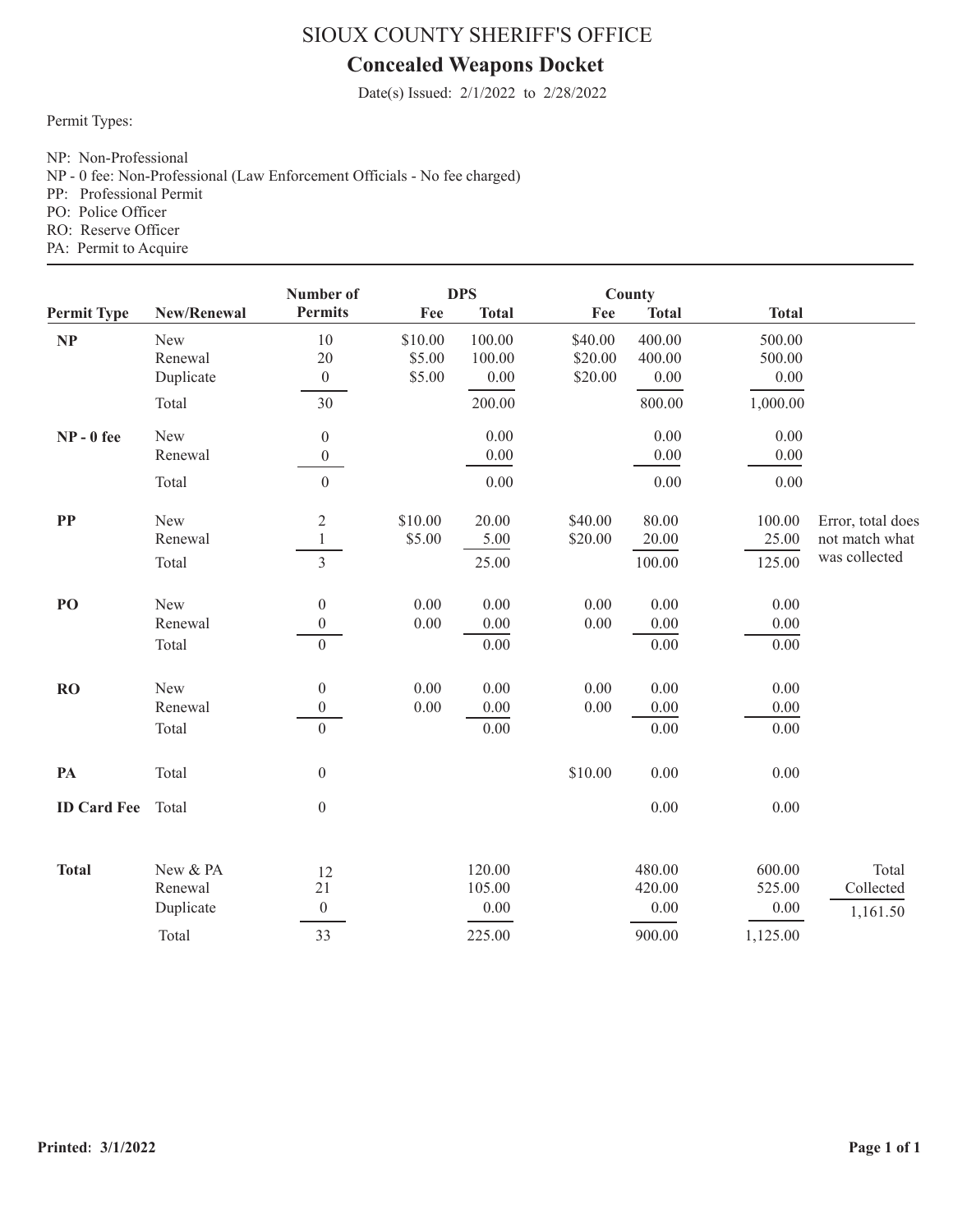# **Concealed Weapons Docket**

Date(s) Issued: 1/1/2022 to 3/31/2022

Permit Types:

NP: Non-Professional

NP - 0 fee: Non-Professional (Law Enforcement Officials - No fee charged)

PP: Professional Permit

PO: Police Officer

RO: Reserve Officer

|                    |             | <b>DPS</b><br>Number of |         | County       |          |              |                   |                   |
|--------------------|-------------|-------------------------|---------|--------------|----------|--------------|-------------------|-------------------|
| <b>Permit Type</b> | New/Renewal | <b>Permits</b>          | Fee     | <b>Total</b> | Fee      | <b>Total</b> | <b>Total</b>      |                   |
| NP                 | New         | 42                      | \$10.00 | 420.00       | \$40.00  | 1,680.00     | 2,100.00          |                   |
|                    | Renewal     | 55                      | \$5.00  | 275.00       | \$20.00  | 1,100.00     | 1,375.00          |                   |
|                    | Duplicate   | $\mathbf{1}$            | \$5.00  | 5.00         | \$20.00  | 20.00        | 25.00             |                   |
|                    | Total       | 98                      |         | 700.00       |          | 2,800.00     | 3,500.00          |                   |
| $NP - 0$ fee       | New         | $\boldsymbol{0}$        |         | 0.00         |          | 0.00         | 0.00              |                   |
|                    | Renewal     | $\boldsymbol{0}$        |         | 0.00         |          | 0.00         | 0.00              |                   |
|                    | Total       | $\mathbf{0}$            |         | 0.00         |          | 0.00         | 0.00              |                   |
| $\bf PP$           | New         | $\overline{2}$          | \$10.00 | 20.00        | \$40.00  | 80.00        | 100.00            | Error, total does |
|                    | Renewal     | $\mathbf{1}$            | \$5.00  | 5.00         | \$20.00  | 20.00        | 25.00             | not match what    |
|                    | Total       | $\overline{3}$          |         | 25.00        |          | 100.00       | 125.00            | was collected     |
| PO                 | New         | 1                       | 0.00    | 0.00         | 0.00     | 0.00         | 0.00              |                   |
|                    | Renewal     | $\boldsymbol{0}$        | 0.00    | 0.00         | $0.00\,$ | $0.00\,$     | $0.00\,$          |                   |
|                    | Total       | $\mathbf{1}$            |         | 0.00         |          | 0.00         | $\overline{0.00}$ |                   |
| <b>RO</b>          | New         | $\boldsymbol{0}$        | 0.00    | 0.00         | 0.00     | $0.00\,$     | 0.00              |                   |
|                    | Renewal     | $\theta$                | 0.00    | 0.00         | 0.00     | 0.00         | 0.00              |                   |
|                    | Total       | $\overline{0}$          |         | 0.00         |          | 0.00         | $0.00\,$          |                   |
| PA                 | Total       | $\overline{3}$          |         |              | \$10.00  | 30.00        | 30.00             |                   |
| <b>ID Card Fee</b> | Total       | $\boldsymbol{0}$        |         |              |          | $0.00\,$     | $0.00\,$          |                   |
|                    |             |                         |         |              |          |              |                   |                   |
| <b>Total</b>       | New & PA    | 48                      |         | 440.00       |          | 1,790.00     | 2,230.00          | Total             |
|                    | Renewal     | 56                      |         | 280.00       |          | 1,120.00     | 1,400.00          | Collected         |
|                    | Duplicate   | $\mathbf{1}$            |         | 5.00         |          | 20.00        | 25.00             | 4,357.10          |
|                    | Total       | 105                     |         | 725.00       |          | 2,930.00     | 3,655.00          |                   |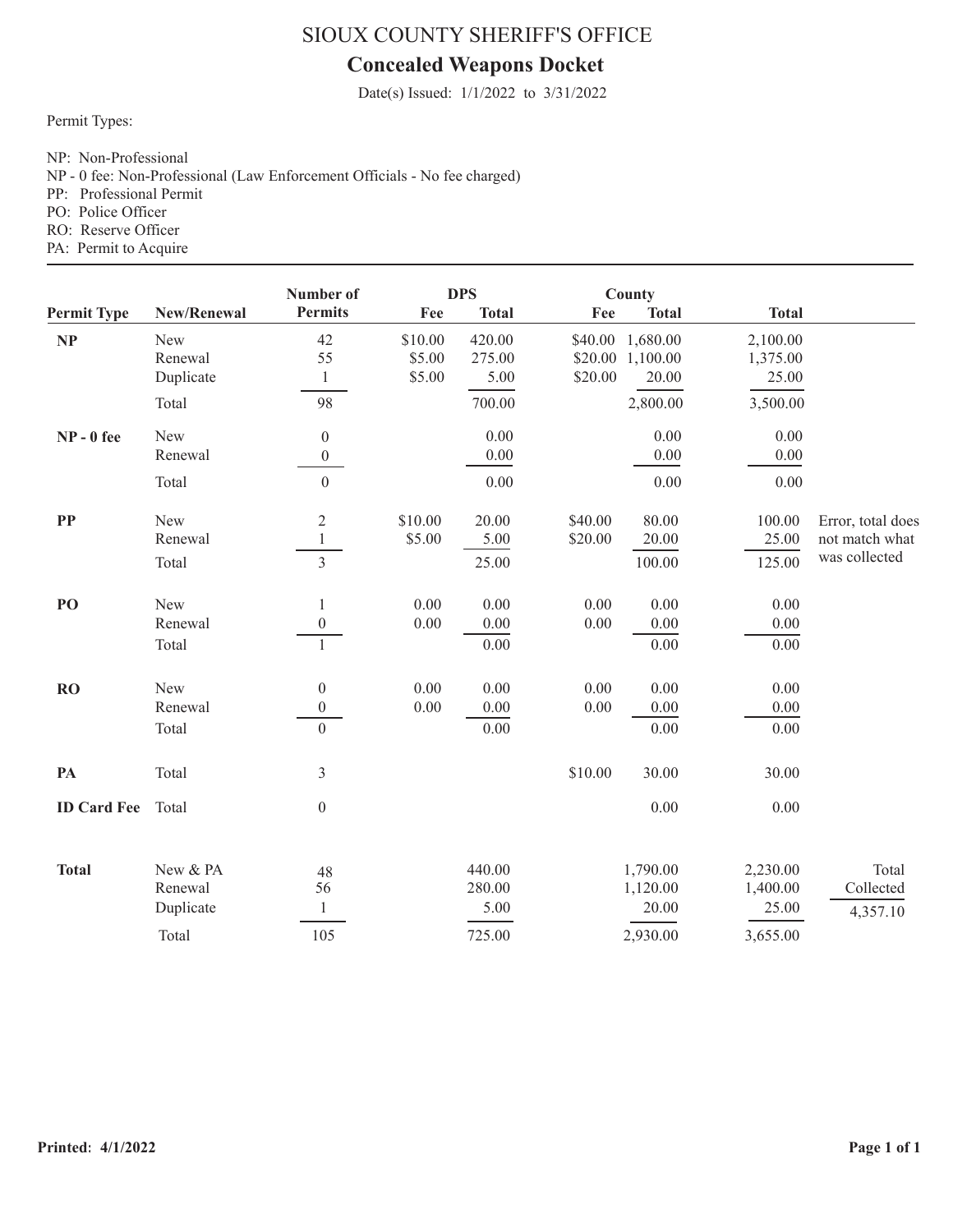# **Concealed Weapons Docket**

Date(s) Issued: 4/1/2022 to 4/30/2022

Permit Types:

NP: Non-Professional

NP - 0 fee: Non-Professional (Law Enforcement Officials - No fee charged)

PP: Professional Permit

PO: Police Officer

RO: Reserve Officer

|                    |             | Number of<br><b>DPS</b> |         |              | County   |              |              |           |
|--------------------|-------------|-------------------------|---------|--------------|----------|--------------|--------------|-----------|
| <b>Permit Type</b> | New/Renewal | <b>Permits</b>          | Fee     | <b>Total</b> | Fee      | <b>Total</b> | <b>Total</b> |           |
| NP                 | New         | 9                       | \$10.00 | 90.00        | \$40.00  | 360.00       | 450.00       |           |
|                    | Renewal     | 11                      | \$5.00  | 55.00        | \$20.00  | 220.00       | 275.00       |           |
|                    | Duplicate   | $\boldsymbol{0}$        | \$5.00  | 0.00         | \$20.00  | $0.00\,$     | 0.00         |           |
|                    | Total       | 20                      |         | 145.00       |          | 580.00       | 725.00       |           |
| $NP - 0$ fee       | New         | $\boldsymbol{0}$        |         | 0.00         |          | $0.00\,$     | 0.00         |           |
|                    | Renewal     | $\boldsymbol{0}$        |         | $0.00\,$     |          | $0.00\,$     | 0.00         |           |
|                    | Total       | $\boldsymbol{0}$        |         | $0.00\,$     |          | $0.00\,$     | 0.00         |           |
| PP                 | New         | $\mathbf{0}$            | \$10.00 | 0.00         | \$40.00  | 0.00         | 0.00         |           |
|                    | Renewal     | $\boldsymbol{0}$        | \$5.00  | 0.00         | \$20.00  | $0.00\,$     | 0.00         |           |
|                    | Total       | $\boldsymbol{0}$        |         | $0.00\,$     |          | $0.00\,$     | $0.00\,$     |           |
| PO                 | New         | $\boldsymbol{0}$        | 0.00    | 0.00         | 0.00     | 0.00         | 0.00         |           |
|                    | Renewal     | $\boldsymbol{0}$        | 0.00    | $0.00\,$     | $0.00\,$ | $0.00\,$     | 0.00         |           |
|                    | Total       | $\boldsymbol{0}$        |         | 0.00         |          | 0.00         | 0.00         |           |
| RO                 | New         | $\boldsymbol{0}$        | 0.00    | 0.00         | 0.00     | 0.00         | 0.00         |           |
|                    | Renewal     | $\boldsymbol{0}$        | 0.00    | $0.00\,$     | $0.00\,$ | 0.00         | $0.00\,$     |           |
|                    | Total       | $\overline{0}$          |         | 0.00         |          | 0.00         | 0.00         |           |
| PA                 | Total       | $\mathfrak{Z}$          |         |              | \$10.00  | 30.00        | 30.00        |           |
| <b>ID Card Fee</b> | Total       | $\boldsymbol{0}$        |         |              |          | 0.00         | 0.00         |           |
|                    |             |                         |         |              |          |              |              |           |
| <b>Total</b>       | New & PA    | 12                      |         | 90.00        |          | 390.00       | 480.00       | Total     |
|                    | Renewal     | 11                      |         | 55.00        |          | 220.00       | 275.00       | Collected |
|                    | Duplicate   | $\boldsymbol{0}$        |         | 0.00         |          | 0.00         | 0.00         | 924.79    |
|                    | Total       | 23                      |         | 145.00       |          | 610.00       | 755.00       |           |